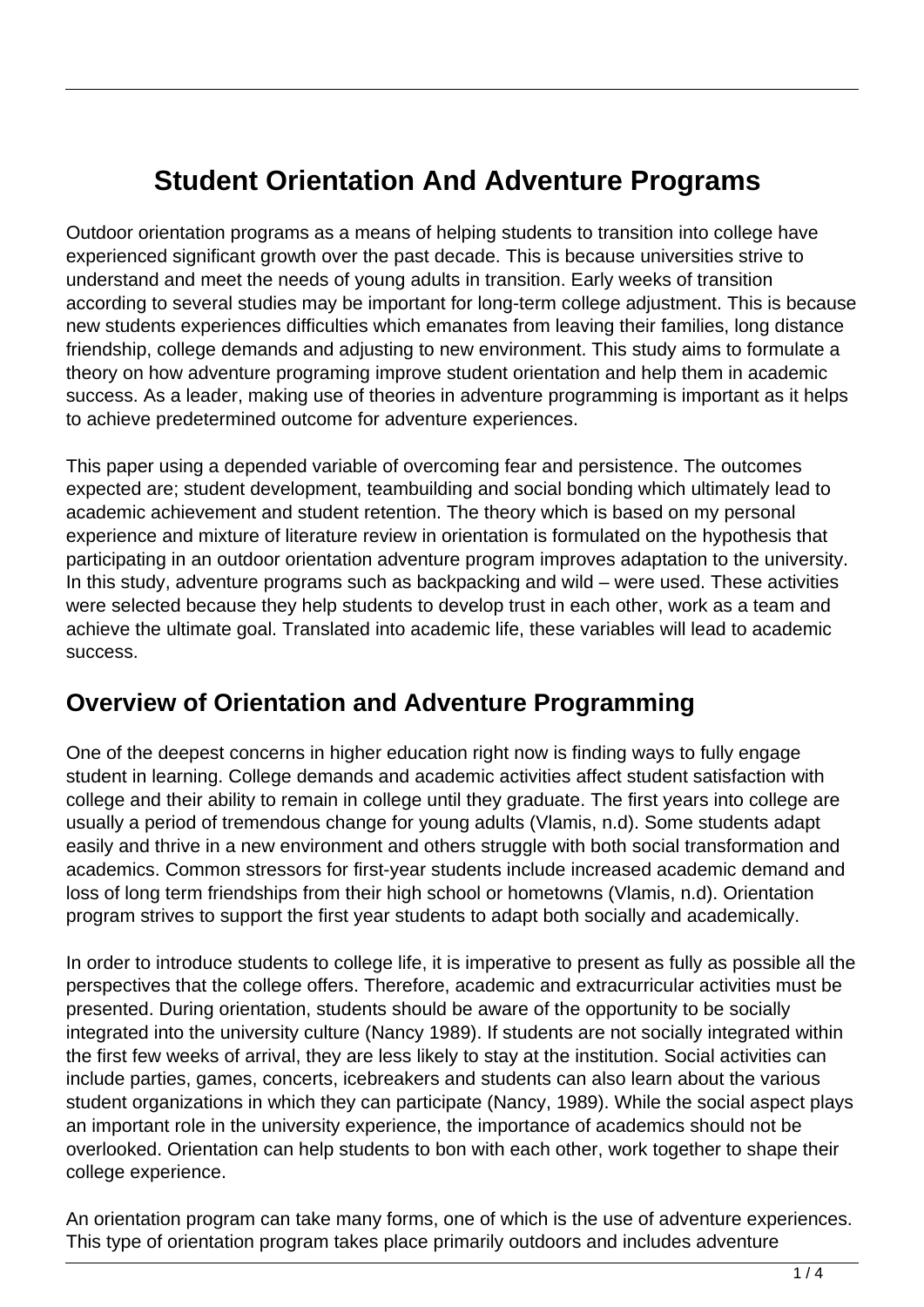experiences combined with reflection activity (Wardwell, n.d). Adventure Orientation Program usually have many of the same goals as more traditional programs, but upon admission, students will see that they have entered into distinctly different and complex subsystems, known as a larger society with its own social, moral and educational practices. There is overwhelming evidence that a student's success is largely determined by experience. College orientation is a process that helps students integrate into the academic community.

Adventure programming is based on the concept of experiential learning. Experiential learning is defined as a learning process in which an individual actively participates in the learning process (Bell, Gass, Nafziger & Starbuck, 2014).Adventure Programming teaches the basics of communication, collaboration and trust in a fun environment (Bell et al. 2014). This is achieved by putting groups into unusual situations where they work together to solve unique problems. This gives them a sense of accomplishment. The role of a leader in adventure programming is extremely important. A leader develop teams and help students to work together within group to process the experiences and generalize the lessons learned into their academic life.

### **Literature Review**

A study carried out by Vlamis (n.d) on adventure orientation program showed that students develops a higher level of social support in adventure programs than any other activities which are aimed at orientation of students such as introducing students to the college environment was not effective. This is especially suitable because students may be more afraid of a lack of social integration than themselves. A study carried out by Bell (2006) on outdoor orientation program of adventure programing with Harvard students showed that students were more afraid of not having friends than failure. However, the use of adventure programs such as Wild/Outdoor, Recreational, volunteer programs resulted in high student retention, increase in friendship, increasing social skills development and improved teamwork (Bell, 2006). This is because adventure orientation programs are often designed to build and promote social ties. Teamwork can better meet student needs than other orientation programs.

There is a growing belief in physically challenging natural environment-based orientation programs. The emphasis on small group work helps first-year students adjust to college life. These beliefs are consistent with many college impact models and student theories such as Astin's input-environment-output model for student change (Vlamis, n.d). The model believe that students change by taking part in psychological and college adventure orientation. This is because these programs require students to put physical energy into tasks (Vlamis, n.d). Due to the intensity of time and the small group social environment, orientation programs often forces student to participate psychologically and physically.

These adventure orientation programs generally take one of five forms.

- 1. They occur in an unfamiliar or new environment.
- 2. They use small groups (7-12 people) led by 2-3 leaders.
- 3. They present challenging activities aimed at developing group support.
- 4. Participants work toward specific and intended goals.
- 5. The focus of adventure programs is on the delivery of lessons from adventure to the actual academic life.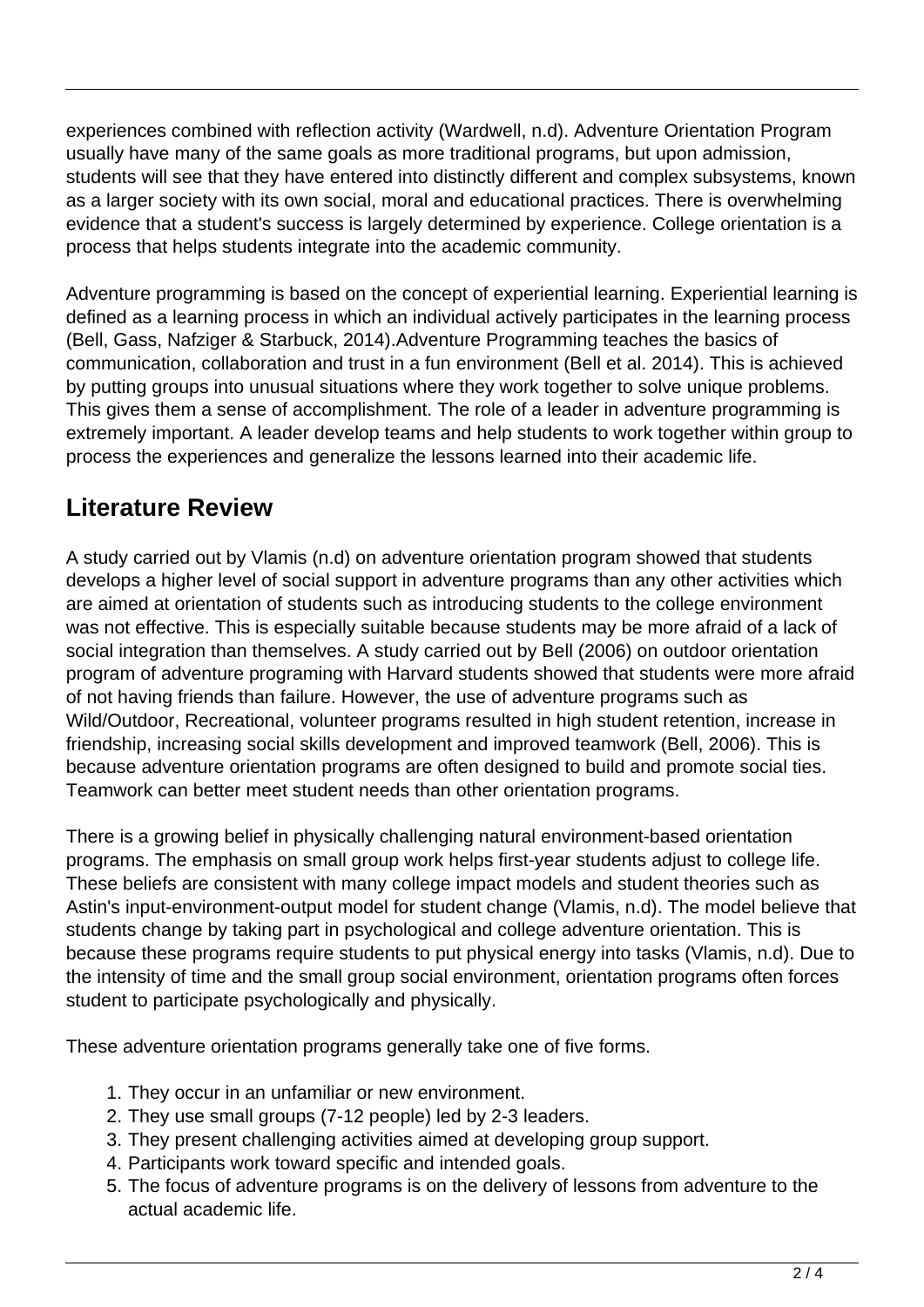### **Theory Formulation**

This theory using a depended variable of overcoming fear and persistence. The outcomes expected are student retention, student development, team building, social bonding which leads to academic achievement and student retention. The theory which is based on my personal experience and mixture of literature review in orientation is formulated on the hypothesis that participating in an outdoor orientation adventure program improves adaptation to the university. In this study, adventure programs such as backpacking and wild – were used. These activities were selected because they help students to develop trust in each other, work as a team and achieve the ultimate goal. Translated into academic life, these variables will lead to academic success.

### **Variable outcomes**

Adventure learning is a great way to engage and challenge physical education students. In my experience, activities such as wild adventures and backpacking, including climbing rock walls, walking across tall logs like a tightrope, and descending along zip lines were important in student develop. When student finally decent to the ground they will have a dealing of success, strength and victory. This is because task such as rock climbing with a back pack are challenging. Student might feel like they want to give up along the way and they may feel tired. However, by working in teams they will be able to motivate each other, develop the skills to endure and achieve the ultimate goal. This was supported by Vlamis (n,d) who said that during adventure learning, students work independently and collaboratively to solve challenges, solve problems, and support each other and this forces them to leave their comfort zone.

Students may be asked to participate in rock climbing, zip lining, rope courses, or other activities that require some degree of developmentally appropriate risk taking. By so doing they develop some skills which are essential in academic success. Through overcoming their fears and partaking in challenging task and being persistent thorough the activities, students will learn not to give up when their academic life becomes challenging. They also learn to work in teams, collaborate, and bond socially which helps them in academic achievement.

There are many benefits to incorporating adventure learning into your physical education curriculum. These benefits include:

- Strengthen students' ability to collaborate
- Enhancing students' problem-solving skills
- Increase student self-esteem and confidence
- Increased trust among students
- Enhance students' communication skills
- broadening the student's understanding of personal limitations

Therefore the theory states that depended variable of overcoming fear and persistence lead to outcomes such as teamwork, student development, teamwork which eventually lead to student retention and academic success.

## **How Leaders Can Apply this Theory in Adventure Programs**